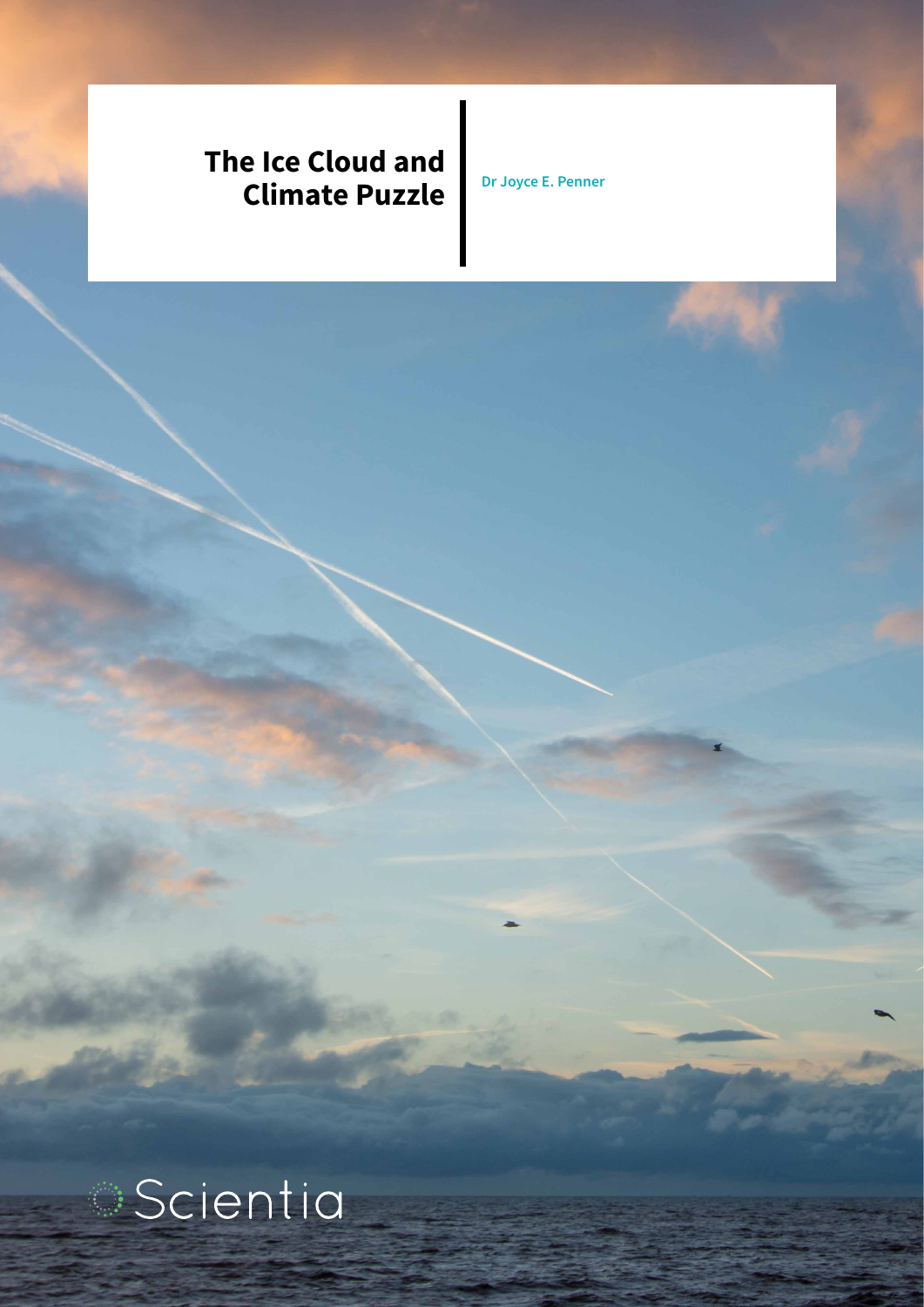# **THE ICE CLOUD AND CLIMATE PUZZLE**

Figuring out how the highest clouds in the sky behave means understanding how ice forms at high altitude. This is especially true when trying to quantify the impact of human activity on their formation and how it affects climate change. To improve our understanding, applied mathematician **Dr Joyce Penner** and her team at the University of Michigan are looking at how black and organic carbon aerosols (soot) like aircraft particles affect ice and cirrus cloud formation. They incorporate these and other previously overlooked parameters, such as gravity waves, into climate models.

### **On Cirrus Clouds and Contrails**

There are probably few people on Earth who haven't seen those familiar vapour trails left by airplanes cruising high in the blue sky. Soon after their emission, these contrails (short for condensation trails) break up and dissipate, and it can be hard to distinguish them from wispy and filamentous clouds known as cirrus clouds.

Cirrus clouds are the highest clouds in the sky, occurring at altitudes of 5 to 12 kilometres or even higher in the tropics. The name cirrus is appropriate, since 'cirri' in Latin means hair or wisp. Cirrus clouds actually consist of thin featherlike bands of ice crystals that form from water droplets or vapour in super-cold temperatures below −30°C. At any given time, cirrus clouds cover up to 30% of the Earth, but their occurrence frequency can be even higher in the tropics.

In nature, cirrus clouds are formed when moist rising air cools sufficiently to allow ice to form. This can occur in large-scale clouds formed as gravity waves travel through the atmosphere or as a result of rising air in thunderstorms, which then spread out in the form of anvils.

The formation of ice may result from freezing of haze particles (particles that are mainly composed of liquid water) or from solid aerosol particles (or 'ice nuclei') that promote crystal formation due to their special surface properties. In today's modern world, as a result of both increasing haze particles and increasing ice nuclei, cirrus cloud formation is increasingly being impacted by human activity.

Scientists have believed for several years that contrails contribute to climate change by causing the earth to warm. Those long contrails in the blue sky can eventually spread and actually transform into cirrus-like clouds. Both the contrails and the cirrus clouds that subsequently form can cover large areas and last for up to 17 hours. This aviation-induced cloudiness warms the earth by trapping heat.

But not all the mechanisms by which cirrus clouds form are well understood. In particular, the prevalence of the formation of ice crystals on either haze particles or ice nuclei is unknown. If ice nuclei are added to a region dominated by ice formation on haze particles, the number concentration of ice crystals in a cloud can decrease, causing the





**SALES** 

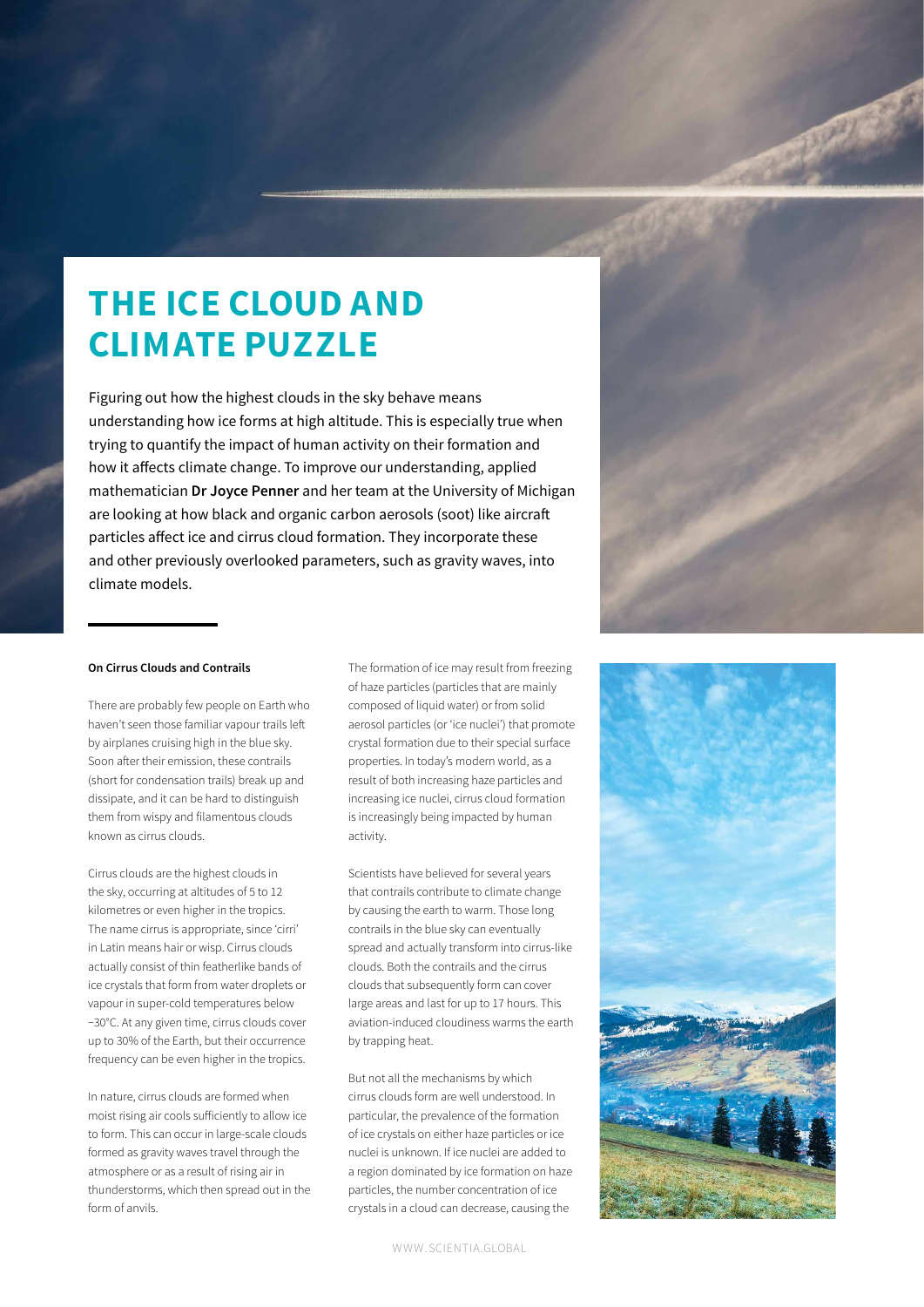**'When I first got into modelling of cirrus clouds, the formation of ice crystals was not physically based, i.e. it did not depend on aerosol particles and their characteristics, and supersaturation in the upper troposphere was poorly observed, and not included in models at all. We had to add this feature, and make assumptions about which aerosol particles acted as heterogeneous ice nuclei.'**



cloud to trap less heat, thereby cooling the earth. However, if added to a region where ice formation on existing ice nuclei dominates, then the number concentration of ice crystals will increase, and the trapping of heat (and warming of the earth) increases. The soot particles emitted by aircraft will likely act as a catalyst for ice formation via the ice nuclei path once they have already formed ice in contrails, since their surface characteristics may already be similar to ice.

The quandary of whether tiny particles such as aircraft aerosols are actually contributing to a warming or cooling earth is what Dr Joyce Penner and her research team at the University of Michigan have set out to investigate. 'In general, I am attracted to problems that are not well understood or well represented in models,' explains Dr Penner.

#### **Ice Nucleation – What Causes It?**

The formation of ice crystals in air is known as ice nucleation. At high altitudes, ice nucleation can occur either upon a surface such as a particle of aircraft soot, or through the freezing of haze particles. Scientists refer to these events as heterogeneous or homogeneous nucleation. For ice crystals to form in a homogeneous way (i.e. from a haze), the air has to be highly concentrated, or super saturated, with water. As Dr Penner explains: 'Heterogeneous nucleation takes place when a solid particle "seeds" the freezing of water. Homogeneous nucleation takes place when liquid haze particles freeze. The latter process requires a much higher supersaturation than the former.'

It turns out that previous models of high cloud formation did not take into consideration the effect of solid particles on ice nucleation, and it was generally accepted that haze particles dominated ice crystal formation. Also, little was known about the moisture content and characteristics in general of the upper troposphere – the layer (7–20 kilometres) of the atmosphere where most cirrus clouds form.

'When I first got into modelling of cirrus clouds, the formation of ice crystals in models was not physically based, i.e. it did not depend on aerosol particles and their characteristics, and supersaturation in the upper troposphere was poorly observed, and not included in models at all,' says Dr Penner. 'We had to add this feature, and make assumptions about which aerosol particles acted as heterogeneous ice nuclei.'

In a 2014 study, Dr Penner and her colleague Dr Cheng Zhou used models to predict whether aircraft soot was indirectly causing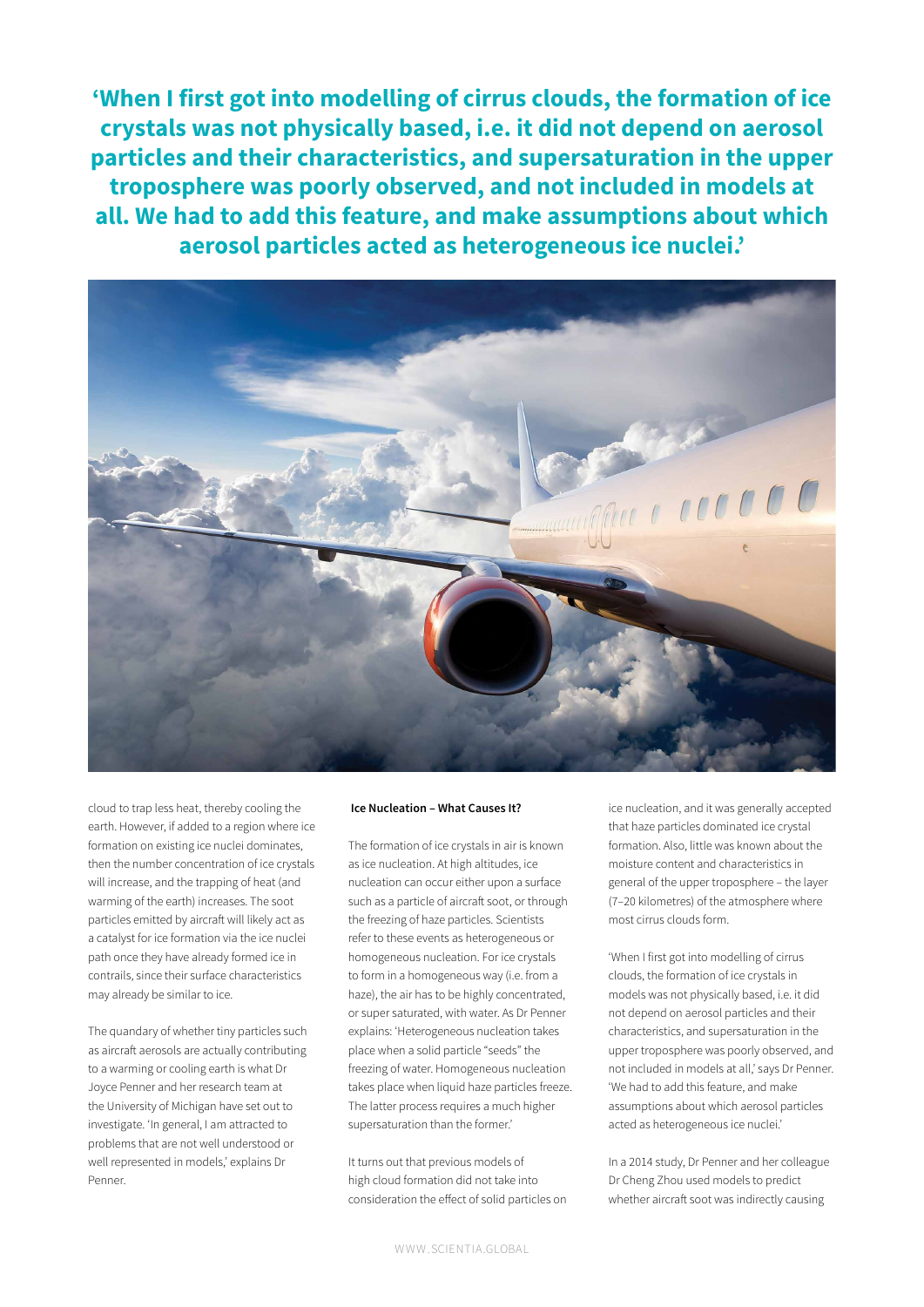

a warming (positive) or cooling (negative) effect on the global climate. They assumed that aircraft-emitted particles such as soot could act as seeds for ice formation, or so-called heterogeneous ice nuclei, if previously incorporated within contrails. If that were the case, ice would form on these particles first and presumably remove water vapour from the high-altitude air. In turn, this should prevent homogeneous nucleation that produces more abundant ice particles, thereby causing lower ice number concentrations.

They already knew from previous studies, however, that the amount of ice nucleation on aviation-emitted particles depended on many factors, such as the size and temperature of particles and even the type of fuel used by the aircraft. Also, studies using global climate models were demonstrating varying degrees of uncertainty, depending on what type of particles were present in the background atmosphere.

To keep the variables constant, Drs Zhou and Penner assumed that aircraft soot would freeze heterogeneously after being incorporated into a contrail. They used both established and in-house models to then adjust other variables such as the number of haze droplets and background dust that act as homogeneous and heterogeneous nuclei. Their aim was to estimate how sensitive climate change, or forcing, was to aircraft soot.

They combined a model known as the Community Atmosphere Model version 5.2 (CAM5) with the University of Michigan's IMPACT aerosol model. The IMPACT model developed by them simulates up to 16 different aerosol mixes, allowing them to tweak variables such as fossil soot type, amount of sulphate on the soot or even dust size. They were able to test how the climate would react to aircraft soot acting as heterogeneous ice nuclei.

It turns out that simulations showed different results, depending on the nature of the existing background atmosphere. In some atmospheres, ice formation is dominated by homogeneous nucleation, i.e. ice mainly forms in haze and not on surfaces of dust or other particles. These types of atmospheres are observed in the tropical Indian Ocean, Central America and the North Atlantic Ocean. In these regions, the model showed that aircraft-emitted particles acting as heterogeneous nuclei actually *reduces* the number concentration of ice crystals, causing less trapping of heat and thereby more cooling.

On the other hand, in regions with atmosphere backgrounds that had predominantly heterogeneous ice nucleation – such as regions found over Africa and the Middle East to Central Asia – the net effect was positive (warming). The model showed that aircraft soot *increases* ice formation and subsequent ice crystal number concentrations.

In 2015, Dr Penner and her colleagues from the University of Michigan teamed with Dr Ulrich Schumann from the Institut für Physik der Atmosphäre in Germany to look at other effects that contrails might be having in the troposphere. They used a similar model combination (CAM3+-IMPACT) that allowed them to study the exchange of water between contrails and ambient air. This allowed them to study the changes in the atmosphere, including cloudiness and hydrological cycle, over a 30-year period.

Their modelling demonstrated, among other things, that the amount of water found in contrails was much greater than the amount of water emitted from the aircraft. Therefore, the contrails freeze up much of the water around them and effectively dehydrate the ambient air. Eventually, the ice falls to lower levels and sublimates. Because dehydration reduces the amount of liquid and ice, cloud cover is also reduced. The entire hydrological system is affected.

Both the 2014 and 2015 studies illustrate the puzzle of predicting net cooling or warming effects of man-made activity like contrails on the earth. As Dr Penner highlights: 'Once ice crystals start to form, supersaturation will be lowered as water vapour deposits on the crystals. So adding a small number of heterogeneous ice nuclei to a parcel can cause supersaturation to remain too small for homogeneous ice crystal formation to take place. So the addition of heterogeneous ice nuclei can actually lower ice number concentrations. This is the opposite of what takes place when warm clouds form, and can cause a net cooling. Therefore, it is critical to find out how many homogeneous and heterogeneous ice nuclei are present in the atmosphere and how these numbers have changed.'

## **Gravity Waves are the Future**

Dr Penner's research has shown ways in which aviation activity – such as aerosol particles and dehydrating contrails – can impact ice and cloud formation in the upper troposphere. Now her team is turning to investigate what other factors could be at play. 'We are still working on that aspect, but have also expanded to trying to understand in detail the influence of gravity waves on ice crystal formation,' she tells us.

Gravity waves are the focus of Dr Penner's future research. Gravity waves cause the upward and downward movement of air, which can affect how water vapour behaves. 'In addition to the general effect of aerosol particles on ice number concentrations, the rates at which ice crystals form and the number that form depend on vertical movement in the upper troposphere. Fast upward movement, carries water vapour upward, and cools the air, thereby forming higher supersaturations, while slower movement allows the water vapour to more readily deposit onto crystals,' explains Dr Penner.

In a recent study, Dr Cheng Zhou and Dr Penner and colleagues from the University of Wyoming and Nanjing University in China were able to use updraft velocity models to explain how the upper troposphere had such low concentrations of ice crystals. Low updraft velocities were consistent with low ice number concentrations because of the speed in which water vapour rose and cooled. 'Treating this process within a global model requires treating a spectrum of gravity waves (gravity waves carry parcels both upward and downward at different speeds). This is one aspect we are still working to implement in our model,' says Dr Penner.